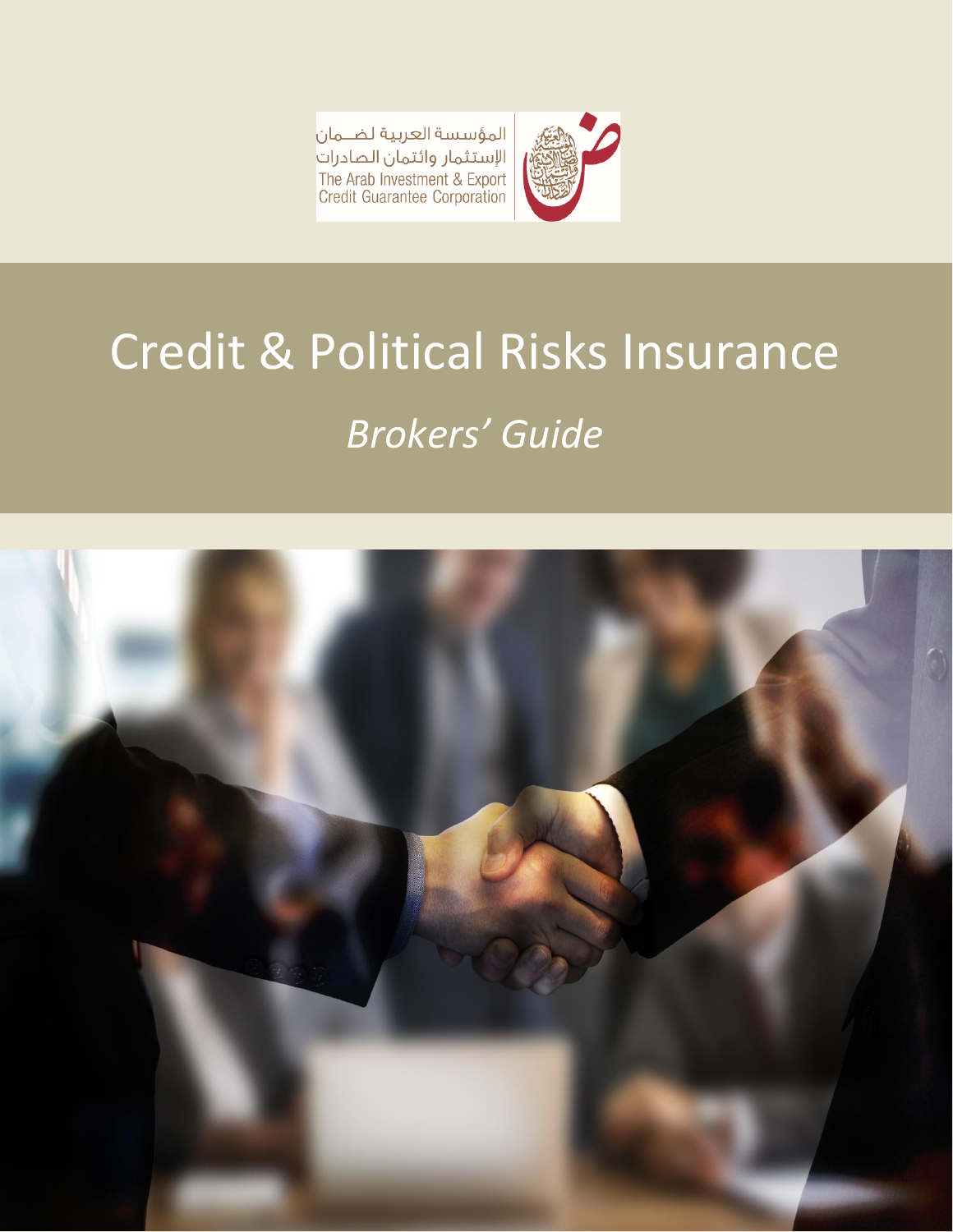Disclaimer: This guide is designed to provide information on the credit and political risks insurance services by Dhaman; it cannot be considered an exhaustive and complete presentation of those services. While every effort has been made to make the information presented here as complete and accurate as possible, it may contain errors, omissions, or information that was accurate as of its publication but subsequently has become outdated by insurance changes or conditions, new laws, regulations, or other circumstances. Dhaman denies any liability or responsibility to any person or entity with respect to any loss or damage alleged to have been caused, directly or indirectly, by the information or other content in this guide.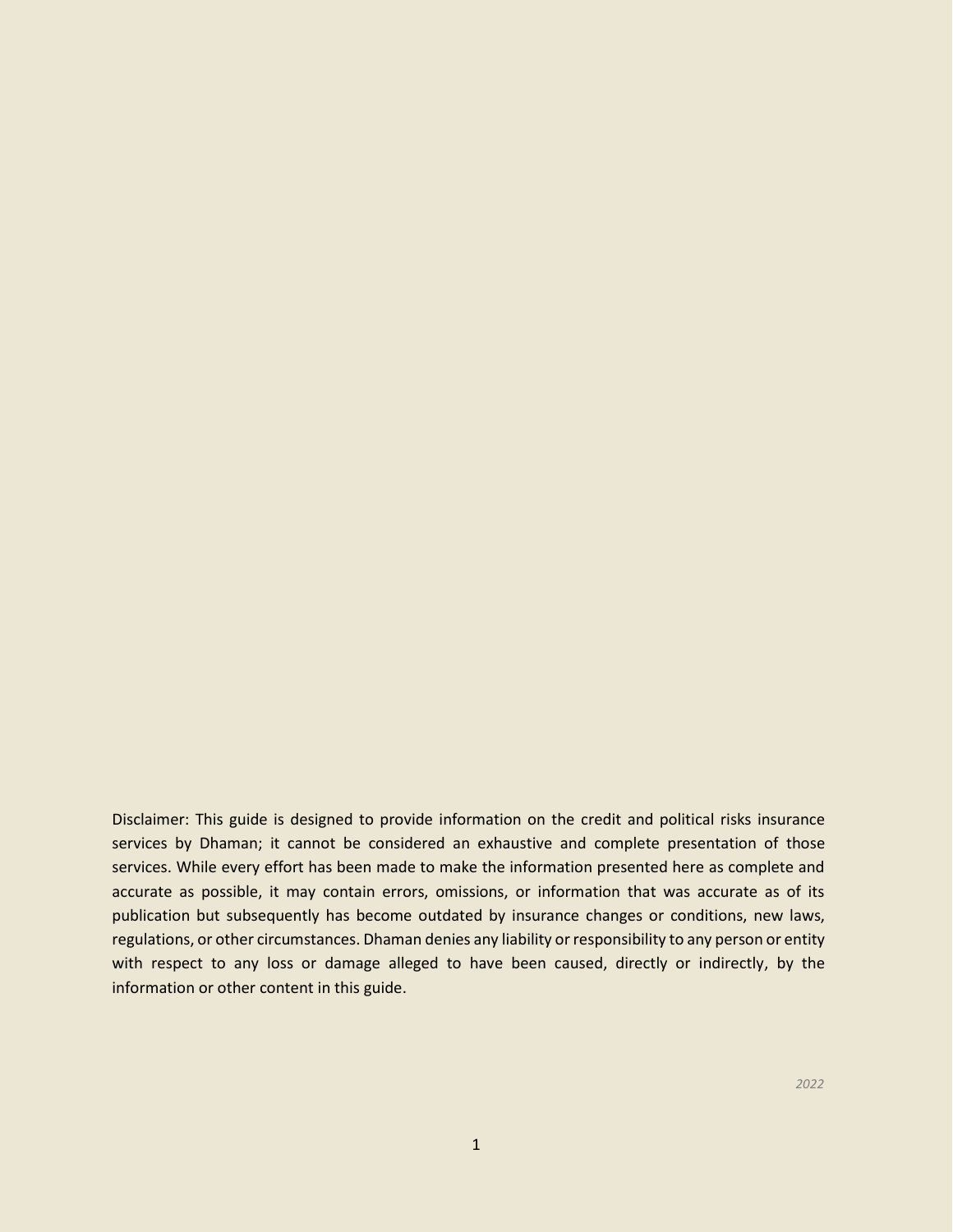#### **WHO WE ARE?**

The Arab Investment & Export Credit Guarantee Corporation "**Dhaman**" is a multilateral credit and political risk insurance provider. Launched in 1974 and headquartered in Kuwait, its membership comprises all Arab countries and four pan-Arab financial institutions.

## **RATING**

On March 31, 2022, Standard & Poor's Global Ratings attributed a rating of **'A+**' long-term issuer and financial strength credit ratings on Dhaman. The outlook is stable.

The Major Rating Factors are strong financial risk profile, exceptional liquidity, strong enterprise risk profile, and extraordinary support of Dhaman's shareholders.

# **OUR MEMBER COUNTRIES**

Algeria, Bahrain, Djibouti, Egypt, Emirates, Iraq, Jordan, Kuwait, Lebanon, Libya, Mauritania, Morocco, Oman, Palestine, Qatar, Saudi Arabia, Somalia, Sudan, Syria, Tunisia, and Yemen.

#### **OUR MANDATE**

To facilitate the flow of Foreign Direct Investment (FDIs) in Member Countries and to support Arab exports and imports by:

- Providing Credit and Political risk insurance for exporters, investors, and financial institutions.
- Conducting research and studies to improve the business environment and the investment climate in Member Countries.

#### **OUR TEAM**

Our team has extensive experience in credit & political risk insurance and advanced education skills; the team also has previous experience in risk management, finance & banking, financial analysis, trade & project finance, and international law.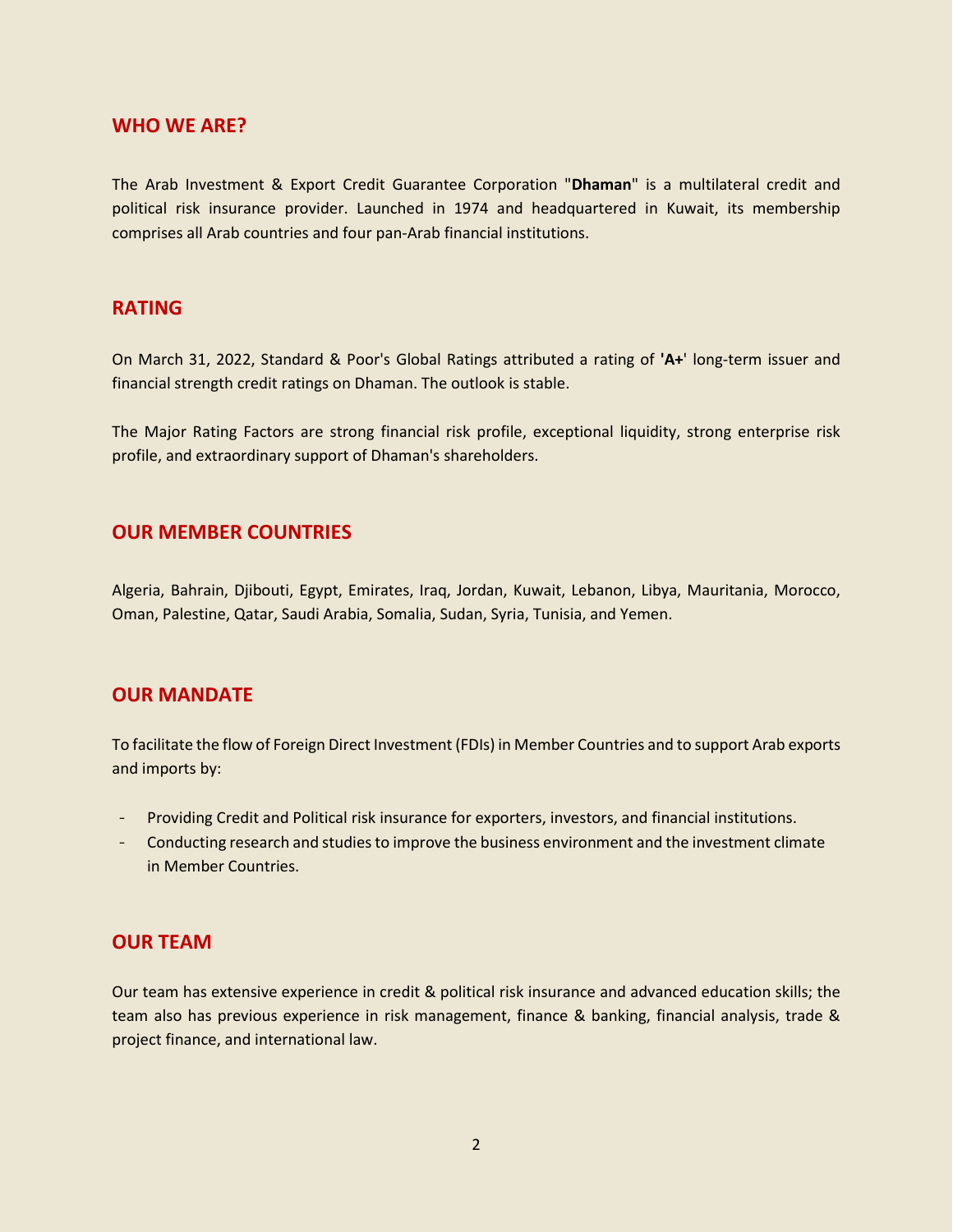# **OUR VALUE PROPOSITION**

- Over 45 years of operational experience in the Arab region and the international markets.
- Long-lasting capital support from member countries.
- Preferred Creditor Status.
- Easy access to decision-makers and information sources.
- A+ S&P rating.
- Strong international network.
- Strong and permanent reinsurance support from the market.

## **THE RISKS WE COVER**

# **Credit Risks (Non-payment):**

- **Insolvency**
- **Protracted default**

# **Political Risks**

- **(CEND) Confiscation, expropriation, nationalization**, **deprivation**, including creeping expropriation.
- **Political Violence:** War and civil disturbances, including revolution, insurrection, coups d'état, sabotage, terrorism & Business Interruption.
- **Currency inconvertibility and transfer restrictions.**
- **Breach of contract**, including arbitral or judicial award default.

# **OUR CUSTOMERS**

We provide bespoke, comprehensive, and cost-effective risk-mitigation products to exporters, Investors, banks and financial institutions, and insurance and reinsurance companies.

# **Available insurance products:**

#### **1- Credit Risk**

- Export credit
- Import credit
- Domestic credit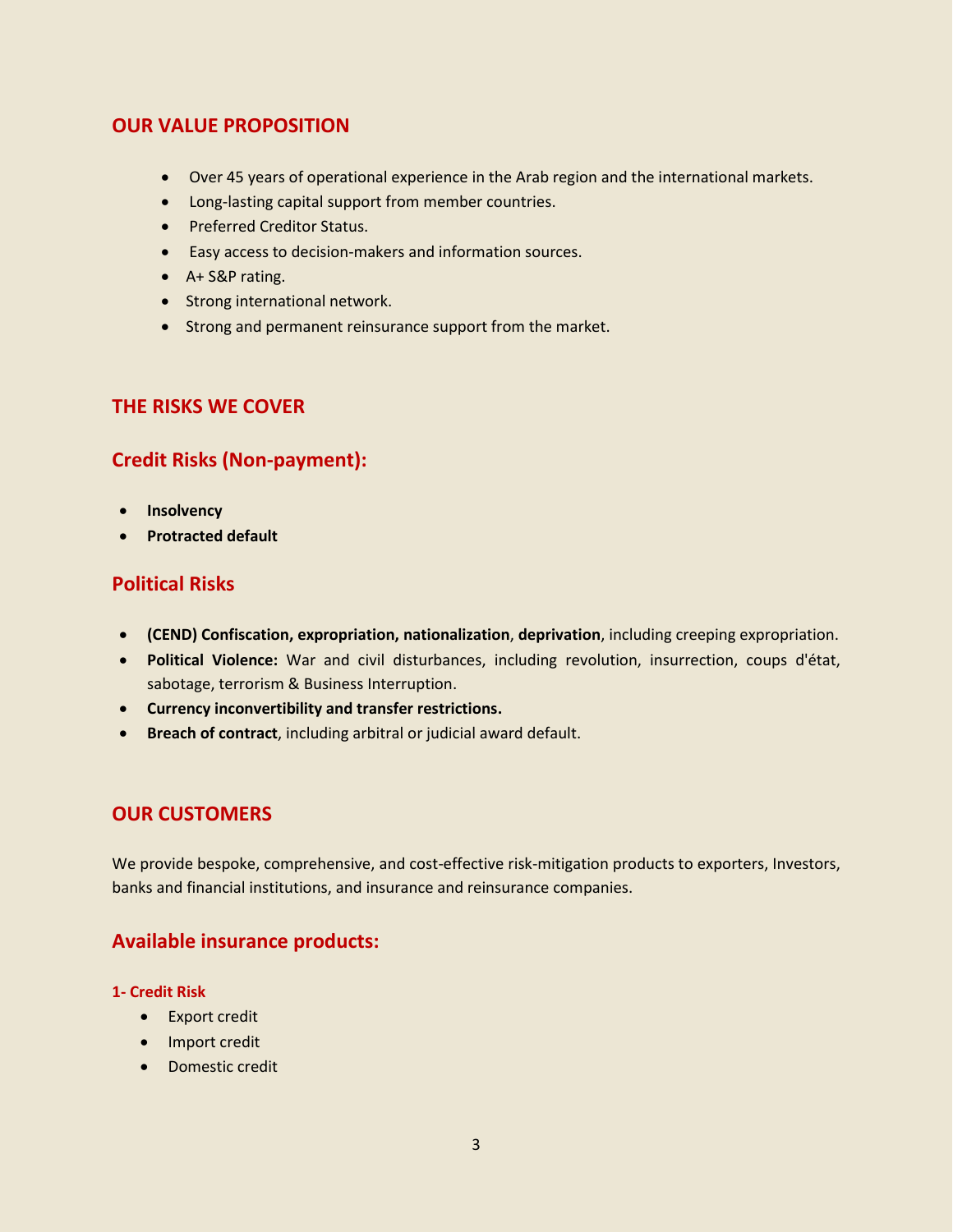#### **2- Financial institutions:**

Our Master Trade Finance Insurance Policy for Financial Institutions covers a wide range of trade finance instruments, with the underlying obligors being strictly banks:

- Confirmed Letters of Credit
- Avalized Drafts, Banker's Acceptances, etc.
- Post-Shipment Financing or Re-Financing of payments under LCs
- Irrevocable Reimbursement Undertakings or Irrevocable Payment Undertakings
- Short-Term Trade Finance Loans
- Purchase of obligations under specific trade finance instruments
- Sharia Compliant Financing Instruments, including Murabaha and Sukuk
- Participations in Syndicated Loan Agreements covering any of the stipulated trade instruments

#### **3- Investment (PRI) Insurance**

- Direct & indirect investments
- Lenders & shareholder loans
- Mobile assets
- Standalone PV & Terrorism

To provide political risk insurance, we require a no-objection letter (NOL) from the Member Country, which notes that the government recognizes Dhaman's support of the project. The NOL is also part of our preferred creditor status implementation process.

**4- Non-Honoring of Sovereign Financial Obligations insurance:** intended for financial institutions that provide loans to sovereign and sub-sovereign entities for infrastructure projects and other developmentally sound investments in Arab countries.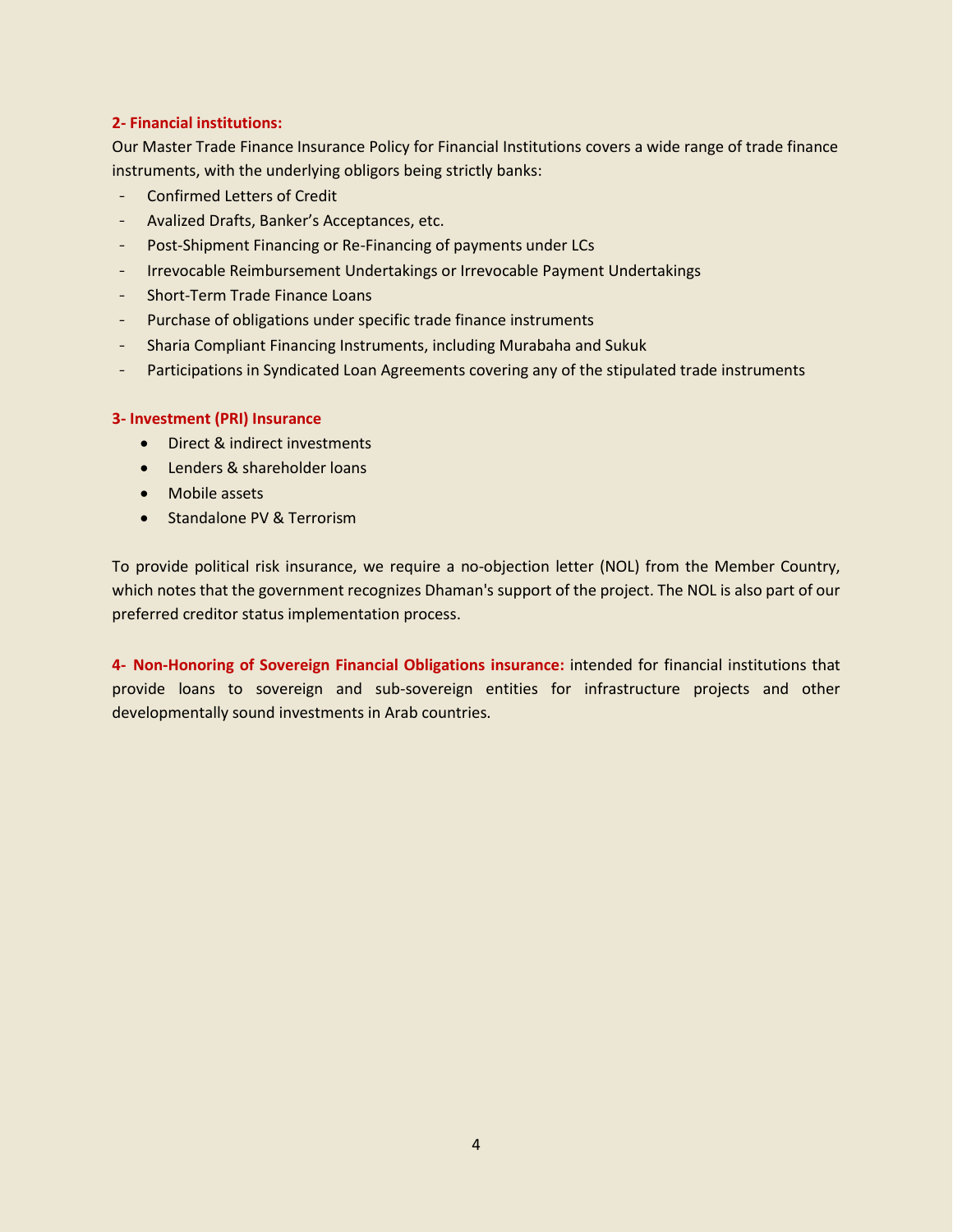المؤسسة العربية لضمان ||الإستثمار وائتمان الصادرات<br>|الإستثمار وائتمان الصادرات<br>| Credit Guarantee Corporation



**Covered risks, maximum line sizes (USD MN), and tenors (Years)** <sup>1</sup> 

| <b>Contract Frustration</b>                                                                                                                                            |              | <b>Credit</b>                          |                         | <b>Confiscation</b><br><b>Expropriation</b>                                                                                                                         |              | <b>Political Violence</b>                                                                                                                                                     |              | <b>Currency Inconvertibility</b><br>and Exchange Transfer                                                                                                                                                                                                                                                          |              | <b>Breach of Contract</b>                                                                                                                                   |              | Non-Honoring of<br>Sovereign<br><b>Financial</b><br><b>Obligation</b>                                                                                        |              |
|------------------------------------------------------------------------------------------------------------------------------------------------------------------------|--------------|----------------------------------------|-------------------------|---------------------------------------------------------------------------------------------------------------------------------------------------------------------|--------------|-------------------------------------------------------------------------------------------------------------------------------------------------------------------------------|--------------|--------------------------------------------------------------------------------------------------------------------------------------------------------------------------------------------------------------------------------------------------------------------------------------------------------------------|--------------|-------------------------------------------------------------------------------------------------------------------------------------------------------------|--------------|--------------------------------------------------------------------------------------------------------------------------------------------------------------|--------------|
| Inability to perform a<br>contract with private<br>or public obligors for<br>political reasons,<br>including non-<br>payment / non-<br>honoring by public<br>obligors. |              | <b>Private Obligor</b><br>non-payment. |                         | <b>Host government</b><br>$act(s)$ that<br>expropriate /<br>confidence/<br>deprive a company<br>of assets / equity /<br>ability to operate /<br>contractual rights. |              | War, civil war,<br>revolution,<br><i>insurrection,</i><br>terrorism or<br>Sabotage in the<br>host country,<br>causing asset<br>damage and<br><b>Business</b><br>Interruption. |              | <b>Host government</b><br>operation of a law or an<br>order, decree, or<br>regulation having the<br>force of law which<br>prevents, restricts, or<br>controls the conversion<br>from local currency to<br><b>Policy Currency and the</b><br>transfer of the Policy<br><b>Currency outside the host</b><br>country. |              | The host<br><i>aovernment's</i><br>breach or<br>repudiation of a<br>contract with the<br><i>investor includes</i><br>arbitral or judicial<br>award default. |              | The host<br><i>government fails</i><br>to make a<br>payment when<br>due under an<br>unconditional<br>financial payment<br>obligation or<br><i>guarantee.</i> |              |
| Line                                                                                                                                                                   | <b>Tenor</b> | Line                                   | <b>Tenor</b>            | <b>Line</b>                                                                                                                                                         | <b>Tenor</b> | <b>Line</b>                                                                                                                                                                   | <b>Tenor</b> | Line                                                                                                                                                                                                                                                                                                               | <b>Tenor</b> | <b>Line</b>                                                                                                                                                 | <b>Tenor</b> | Line                                                                                                                                                         | <b>Tenor</b> |
| 100                                                                                                                                                                    | 10           | 100                                    | $\overline{\mathbf{z}}$ | 100                                                                                                                                                                 | 15           | 100                                                                                                                                                                           | 15           | 100                                                                                                                                                                                                                                                                                                                | 15           | 100                                                                                                                                                         | 15           | 100                                                                                                                                                          | 15           |
| <b>Waiting Period: 180 days</b>                                                                                                                                        |              |                                        |                         |                                                                                                                                                                     |              |                                                                                                                                                                               |              |                                                                                                                                                                                                                                                                                                                    |              |                                                                                                                                                             |              |                                                                                                                                                              |              |

<sup>&</sup>lt;sup>1</sup> We cover both principal and interest.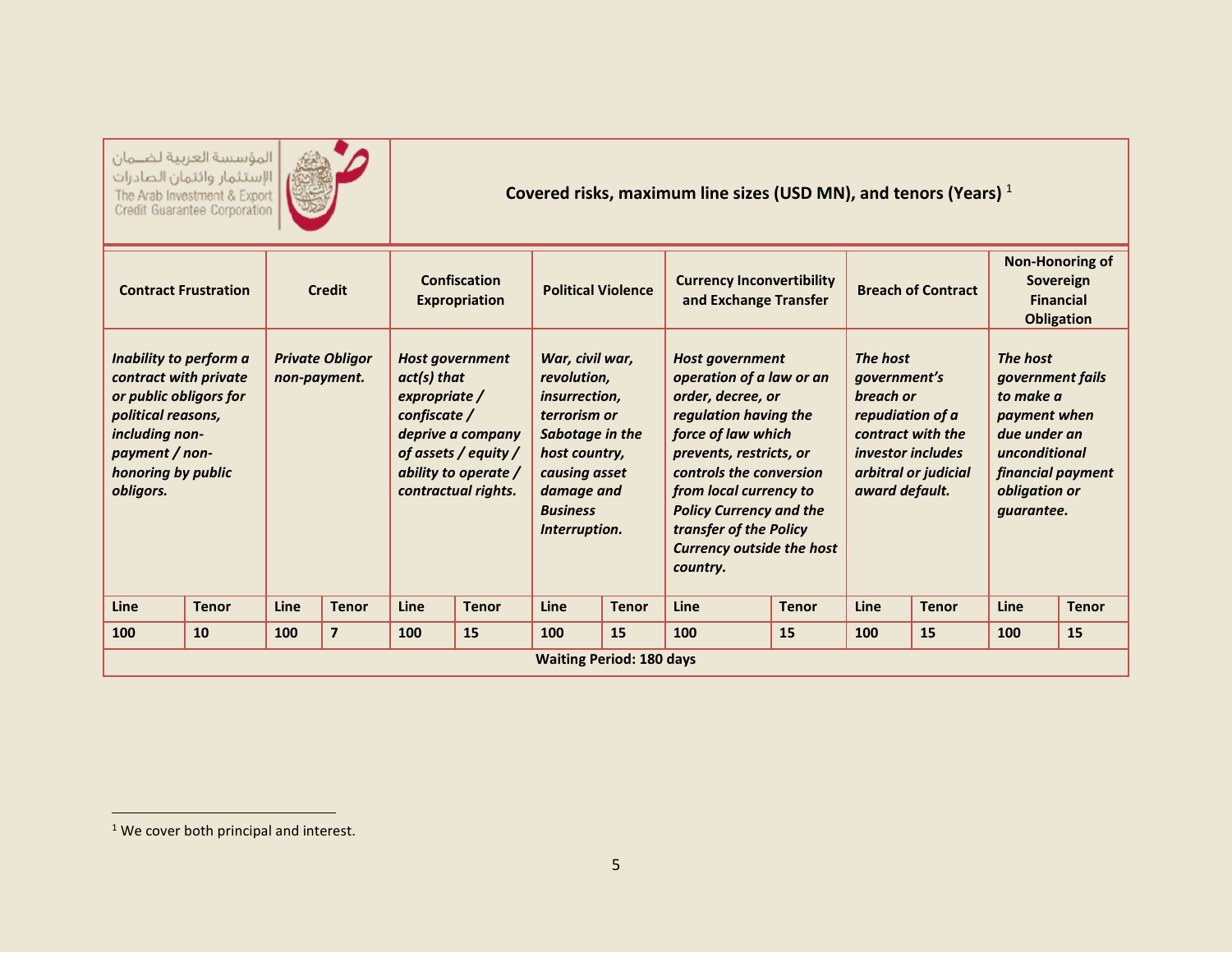# **ELIGIBILITY CRITERIA**

- Member Countries exporting worldwide all goods and services of member country origin.
- Non-Member Countries exporting to member countries: Commodities, equipment, food, and other developmentally sound goods & services.
- For investment guarantee (PRI) the insured project must be located in a member country. The investor may be from a member or non-member country.
- We are prepared to consider reinsuring/co-insuring ECAs and other underwriters who may support investment and trade in member countries. The Preferred Creditor Status that we enjoy as a multilateral agency does mean that our presence can be a catalyst for other underwriters to support PRI in member countries that otherwise would receive less support.
- Dhaman will not support the movement of arms or arms-related services, lethal or otherwise.

# **BECOME A BROKER**

Interested Brokers officially licensed or registered in the country in which they do business are kindly requested to complete the broker application form and send it back to Dhaman along with the following documents:

- Broker's License
- Financial statements for the last 3 years
- Policy wordings
- The company's business profile, including an organization chart and a brief CV of key staff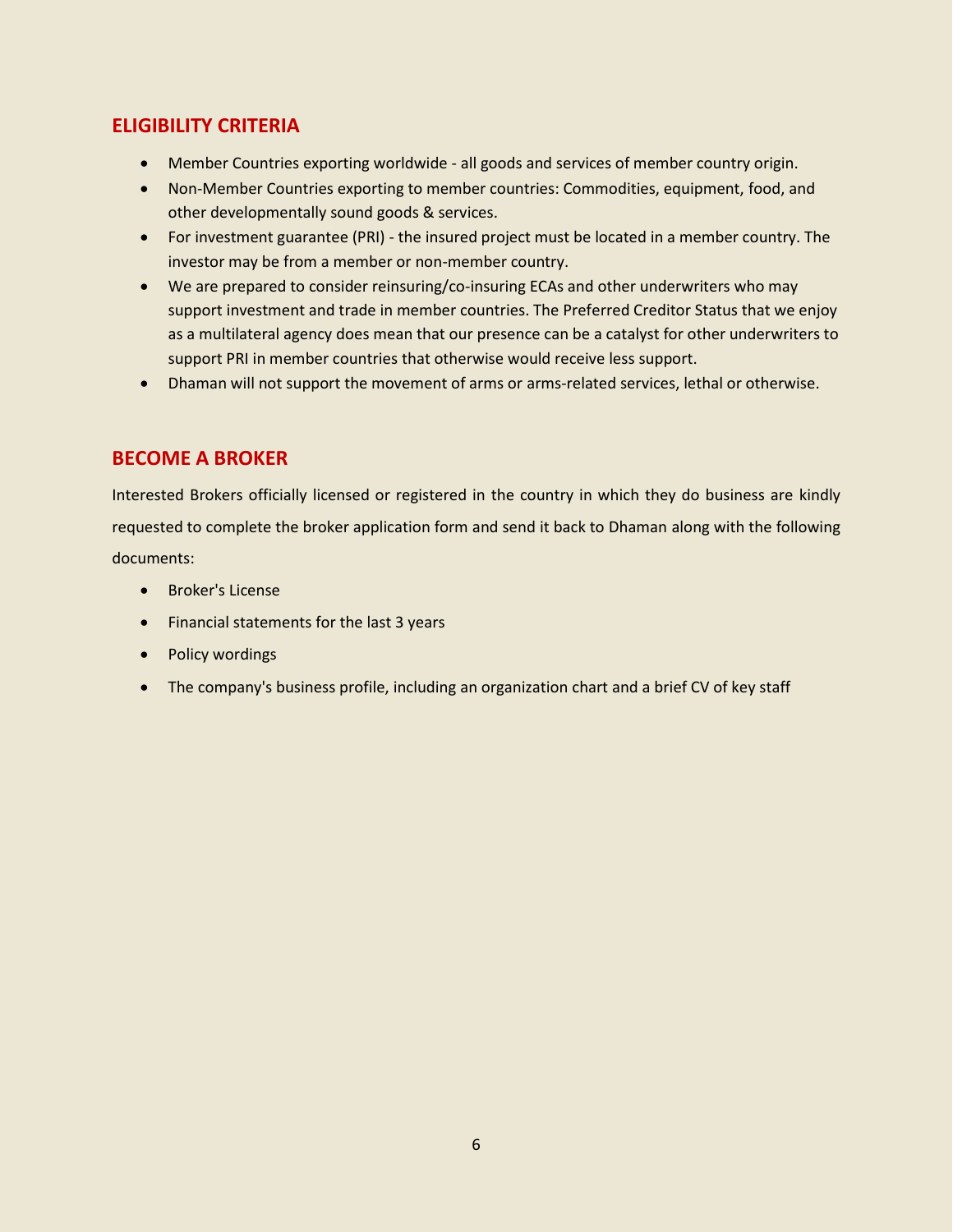

|<br>|المؤسسة العربية لضــــمان<br>|الإستثمار وائتمان الصادرات<br>|The Arab Investment & Export<br>|Credit Guarantee Corporation



# **Broker Application Form**

#### **1.1 Applicant: Contact Details.**

| Name of Company                                             |                                                                                |
|-------------------------------------------------------------|--------------------------------------------------------------------------------|
| <b>Street</b>                                               |                                                                                |
| City                                                        |                                                                                |
| Country                                                     |                                                                                |
| <b>Postal Address</b>                                       |                                                                                |
| <b>Website Address</b>                                      |                                                                                |
|                                                             | 1.2 Applicant : Information                                                    |
| Country of incorporation (Domicile):                        |                                                                                |
| <b>Registration Number:</b>                                 |                                                                                |
| Date of incorporation / establishment: (*)                  |                                                                                |
| <b>Legal Status</b>                                         | ▼∣                                                                             |
| Group of which the Applicant forms part (if<br>applicable): |                                                                                |
|                                                             |                                                                                |
|                                                             | Names and complete addresses of all of Applicant's five<br>major shareholders: |
| Name (*)                                                    |                                                                                |
| Full Address (*)                                            |                                                                                |
| Name                                                        |                                                                                |
| <b>Full Address</b>                                         |                                                                                |
| <b>Name</b>                                                 |                                                                                |
| <b>Full Address</b>                                         |                                                                                |
| Name                                                        |                                                                                |
| <b>Full Address</b>                                         |                                                                                |
| <b>Name</b>                                                 |                                                                                |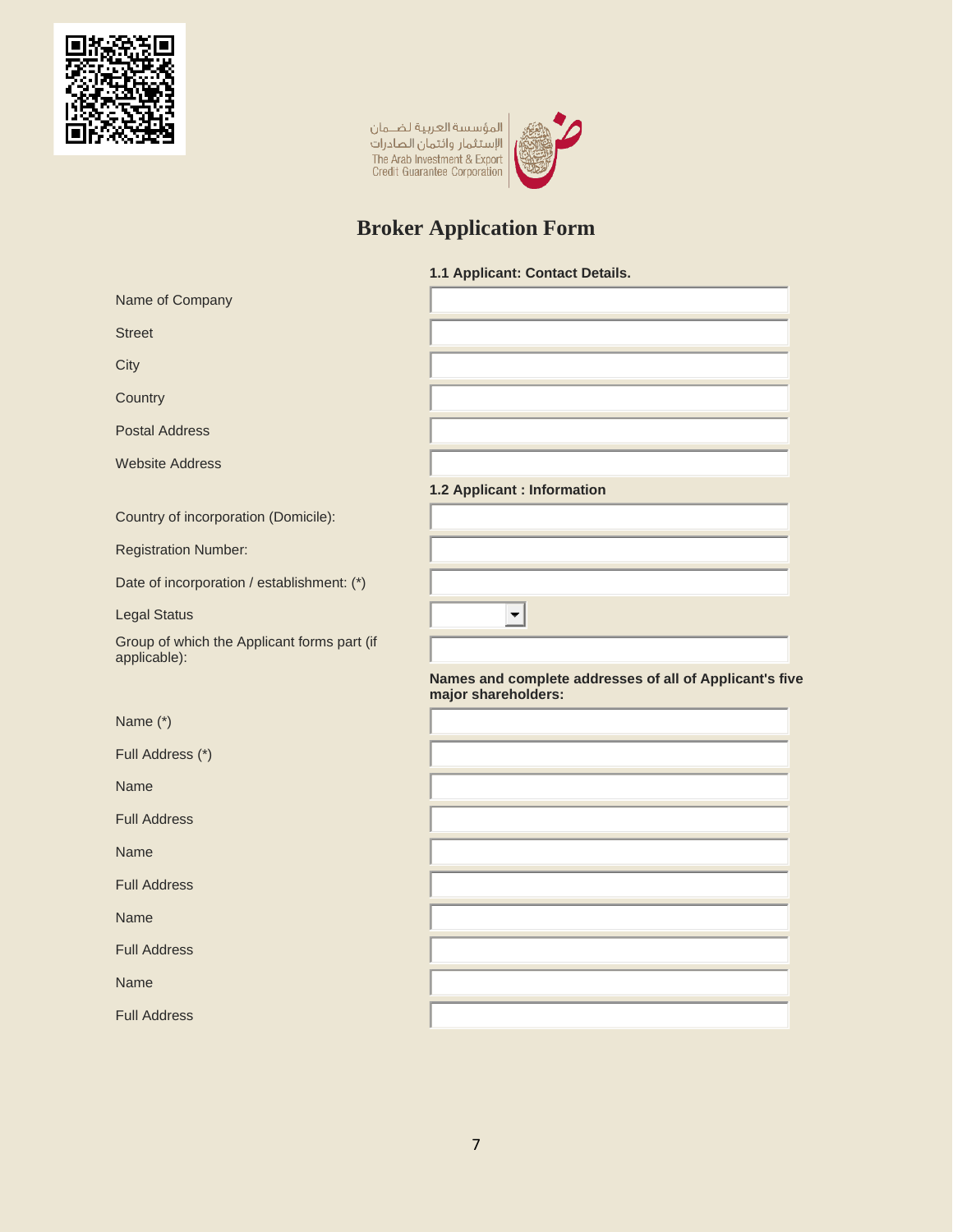| <b>Description of Applicant's business activities:</b>                                                                                                    | 4                             |
|-----------------------------------------------------------------------------------------------------------------------------------------------------------|-------------------------------|
|                                                                                                                                                           | 1.3 Applicant: Contact Person |
| Position:                                                                                                                                                 |                               |
| <b>Title</b>                                                                                                                                              |                               |
| <b>First Name:</b>                                                                                                                                        |                               |
| Last Name:                                                                                                                                                |                               |
| Telephone:                                                                                                                                                |                               |
| Fax                                                                                                                                                       |                               |
| Email                                                                                                                                                     |                               |
| Number of Years of Experience in the lines of<br>business relevant to Dhaman (i.e., Political, non-<br>commercial, and commercial) insurance<br>business; |                               |
| <b>Number Of Clients</b>                                                                                                                                  |                               |
| Number Of Projects                                                                                                                                        |                               |
| Aggregate Amount                                                                                                                                          |                               |
| Convictions status (if any):                                                                                                                              |                               |
| 1- Any crime punishable by confinement for 1                                                                                                              |                               |

- year or more 2- Any crime involving the use of force, coercion or intimidation, violence against a person, or the use of firearms or explosives.
- 3- A violation of parole or probation.
- 4- Any criminal or civil offense involving breach of trust or fiduciary duty.
- 5- Obstruction or corruption of government functions or deprivation of civil rights
- 6- No record of criminal conduct in the places checked.

Please attach the following documents to the application and email to [slim@dhaman.org](mailto:slim@dhaman.org)

- Agent's License
- Financial Reports for the last 3 years.
- Policy wordings
- The company's business profile, including the organization chart and brief CV of key staff.

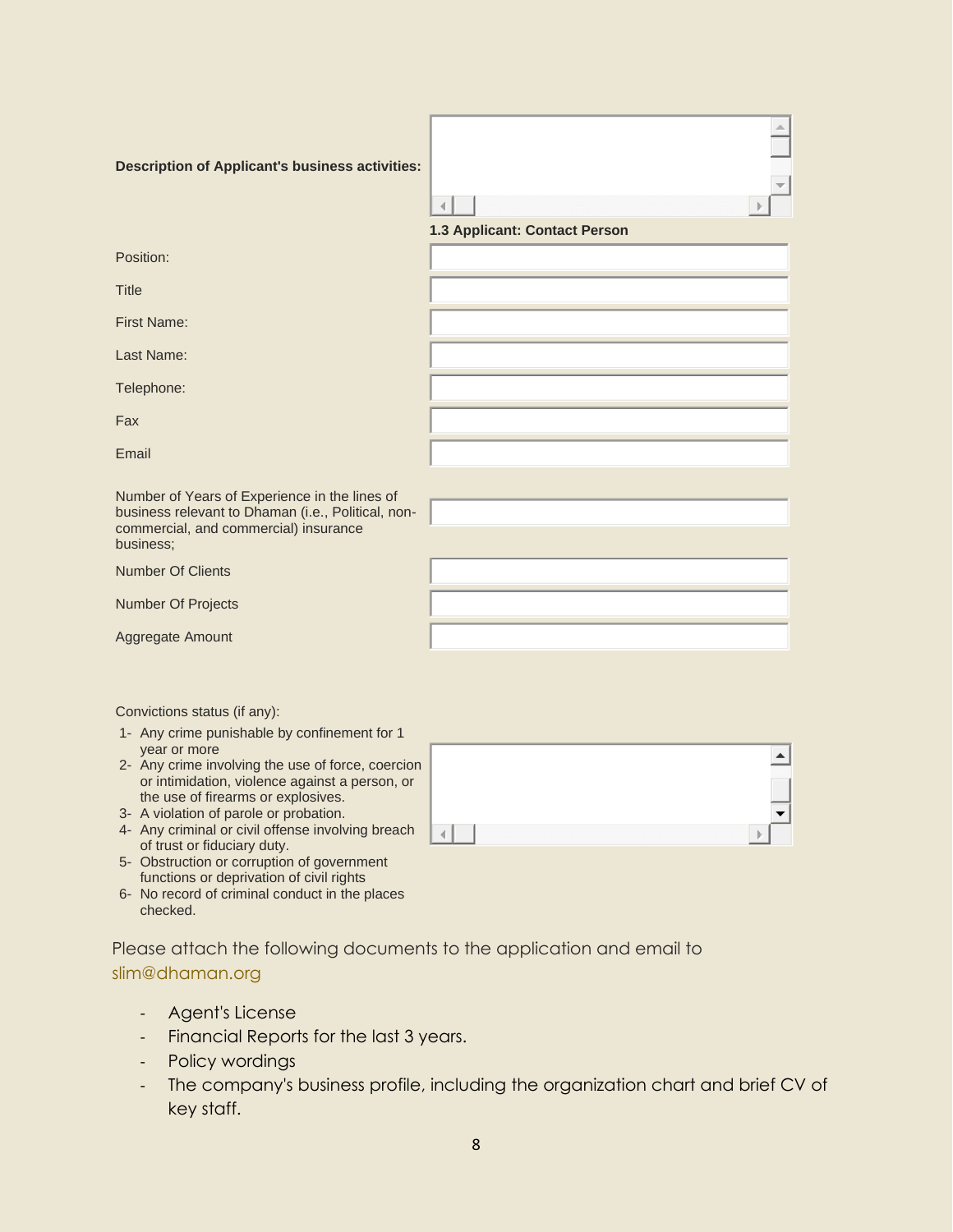# **CONTACT DETAILS**

| <b>Contact</b>                         | <b>Role</b>                                   | Tel           | <b>Email</b>       | <b>Product</b>                     |
|----------------------------------------|-----------------------------------------------|---------------|--------------------|------------------------------------|
| Yasser Ragab                           | Assistant Director Operations, export credit, | +965 24959511 | yasser@dhaman.org  | <b>Credit Risk</b>                 |
| Wissam Rouatbi                         | Head of the reinsurance unit                  | +965 24959512 | wissam@dhaman.org  | <b>Treaty &amp; Facultative RI</b> |
| Shaimaa Aldoussari Head of the FI unit |                                               | +965 24959540 | shaimaa@dhaman.org | <b>Financial Institutions</b>      |
| Maram Tubeilah                         | Head of the investment guarantee unit         | +965 24959538 | maram@dhaman.org   | <b>PRI</b>                         |

# **Main office**

The Arab Investment & Export Credit Guarantee Corporation

P.O. Box 23568. Safat 13096

State of Kuwait

Tel: + 965 24959555 / 000

Fax: + 965 24959597

Email: **operations@dhaman.org**